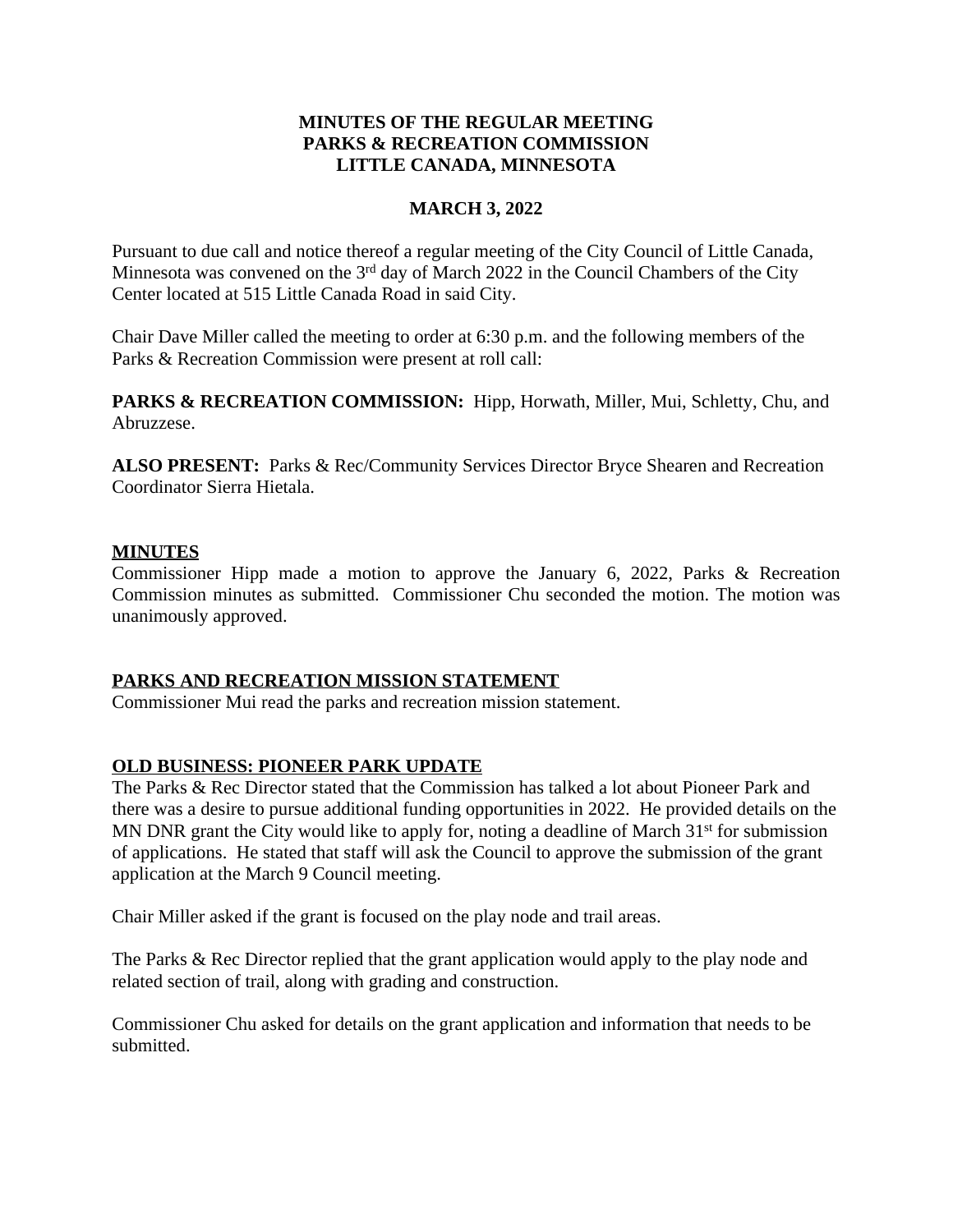The Parks & Rec Director reviewed some factors for consideration that will be highlighted in the application including environmental impacts, or lack thereof; vegetation; stormwater; and accessibility.

Commissioner Chu asked if the community input into the design will be mentioned.

The Parks & Rec Director confirmed that staff will be including information on the parks master plan, the Pioneer Park master plan, the RCP process, youth engagement, and the history of the area.

Commissioner Hipp asked if more specific information is requested about the play area.

The Parks & Rec Director noted that the master plan details would be sufficient for the grant application.

Commissioner Hipp asked if the cross-country ski trail would be included or planned for the future.

The Parks & Rec Director replied that element would be considered in future improvements, but the focus is on the play node at this time.

Horwath introduced the following motion:

## *RECOMMENDING THAT THE CITY COUNCIL ADOPT AN APPLICANT'S RESOLUTION TO BE SUBMITTED WITH THE MN DNR GRANT APPLICATION FOR PIONEER PARK IMPROVEMENTS.*

The foregoing motion was duly seconded by Mui. Ayes (7). Nays (0). Motion passed.

### **OLD BUSINESS: THUNDER BAY/WESTWINDS PARK POLLINATOR ENHANCEMENT**

The Parks & Rec Director provided an update on the activity at Thunder Bay/Westwinds Park. He noted that staff continues to work with U.S. Fish and Wildlife on a maintenance plan. He also noted a winter seeding event that was recently completed. He stated that staff submitted and was approved to work with Great River Greening for the pollinator enhancements in this area. He stated that staff is also planning for a community plugging event on Saturday, May 21<sup>st</sup>.

Commissioner Mui asked if there would be funds to utilize sponsored social media advertising for the event.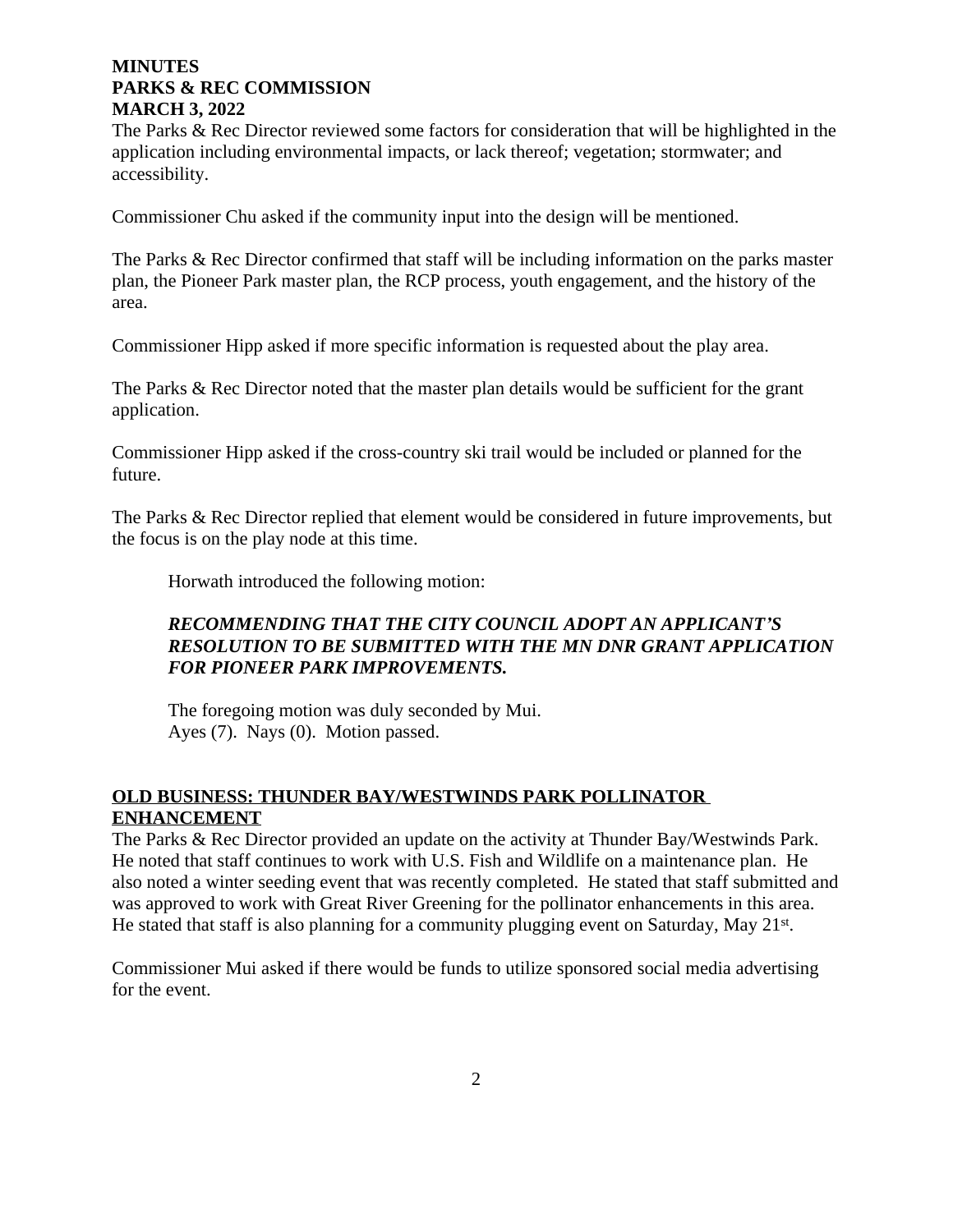The Parks & Rec Director commented that the target is to have 50 volunteers for the event. He stated that staff can try a sponsored advertisement. He stated that volunteers will be asked to register for the event through Great River Greening to ensure there is a job for everyone.

Commissioner Horwath agreed that there should be a line item for recreation and parks programming advertising but was unsure that would be needed for this event as only 50 people are needed.

Commissioner Mui asked if local community boards are used for advertising, such as Caribou Coffee.

The Recreation Coordinator confirmed that she does drop off flyers for bigger events to target a larger audience.

#### **NEW BUSINESS: PARK DEDICATION FEE – 3055 SPRUCE STREET**

The Parks & Rec Director stated that a few new developments coming into Little Canada, which include park dedication fees. He stated that the property at 3055 Spruce Street has proposed development. He noted that when reviewing development requests, the City has the choice to accept land for park dedication or could accept cash in lieu. He stated that this property sits within an area that has access to park and open space and therefore accepting land would not seem to be the best option and a request for cash would be more appropriate. He reviewed the calculation that is used for commercial development to determine park dedication, noting that the total recommended for park dedication would be \$26,657.68.

Horwath introduced the following motion:

# *RECOMMENDING TO THE CITY COUNCIL THAT THE PARCEL LOCATED AT 3055 SPRUCE STREET PID 062922210040 BE CHARGED \$26,657.68 IN PARK DEDICATION FEES, WHICH IS 7% OF THE FAIR MARKET VALUE TO GO TOWARDS THE PARK LAND ACQUISITION FUND.*

Further discussion: Commissioner Mui asked for more details on park dedication.

The Parks & Rec Director explained park dedication, its intent, and how those funds are used.

The foregoing motion was duly seconded by Schletty. Ayes (7). Nays (0). Motion passed.

The Parks & Rec Director provided an update on potential development that could provide an opportunity for the City to accept land for park dedication, or easement, to use for trail development.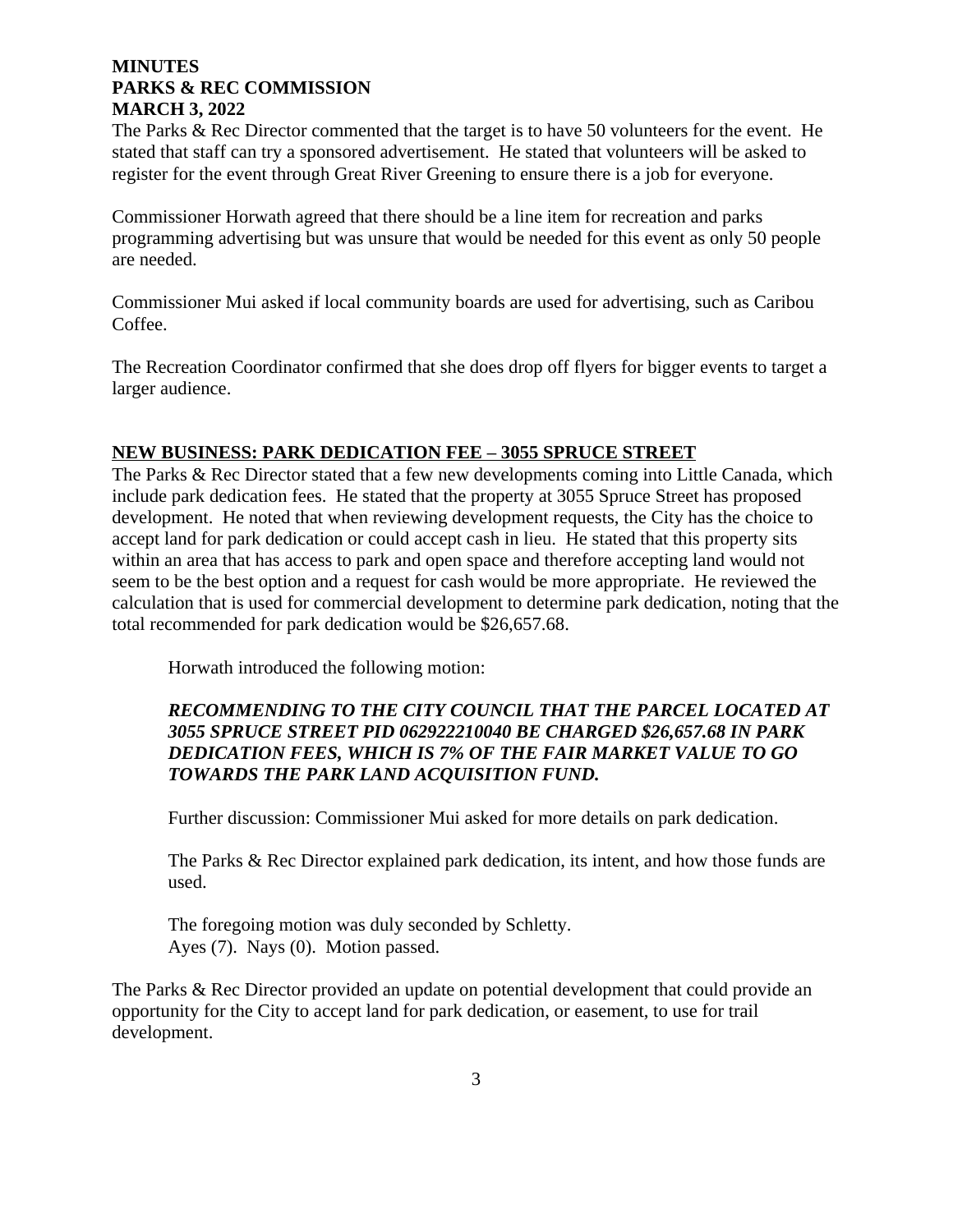### **NEW BUSINESS: RONDEAU PARK COMMUNITY BUILD SUBCOMMITTEE**

The Parks & Rec Director provided an update on the progress of the Rondeau Park improvements. He noted that the playground equipment has been ordered and there is a desire for a community build. He stated that it was helpful with the last community build to have a subcommittee with two or three Commission members to help plan for the event. He noted that the target would be to attract 50 to 75 people to participate in the community build. He estimated that the community build would occur in late June or early July.

Commissioners Mui, Schletty, and Hipp volunteered for the subcommittee.

Commissioner Mui commented that he has spoken with some friends that work in graphic design about designing a small symbol for each of the parks, similar to what the National Parks System does.

Commissioner Horwath noted that would be a large undertaking but is a good idea and perhaps something that could be done independently with Commissioner Mui working with staff.

## **NEW BUSINESS: LCRA SUBSIDY AND BEHLES SCHOLARSHIP**

The Parks & Rec Director stated that the LCRA subsidizes all youth activities by 25 percent. He stated that for 2021 LCRA provided \$3,046 in subsidies that assisted 157 youth in the community to participate in recreation programming. He stated that LCRA continues to be a fantastic community partner and thanked the organization. He stated that the City also has the Behles Scholarship which had a total of \$5,000 available, noting that \$4,300 is still available. He noted that staff would like to work on marketing the scholarship to ensure residents are aware of the opportunity to increase participation for families that perhaps could not afford recreational programing. He confirmed that the scholarship is available for all youth activities.

# **NEW BUSINESS: RECREATION UPDATES**

The Recreation Coordinator stated that spring and summer activity registration is open and provided an update on activities that already have full registration. She stated that snowshoeing for beginners was run last week and had two attendees. She also highlighted upcoming recreational events and welcomed Commission members to volunteer for the events. She reported that staff has already received several shelter reservations for the 2022 season.

Commissioner Chu encouraged staff to keep going with new programming, such as snowshoeing, and hoped they would gain in popularity as more people learn about the opportunity. She asked if there would be another indoor farmers market.

The Recreation Coordinator reported that the next indoor farmers market will be held on April 11th .